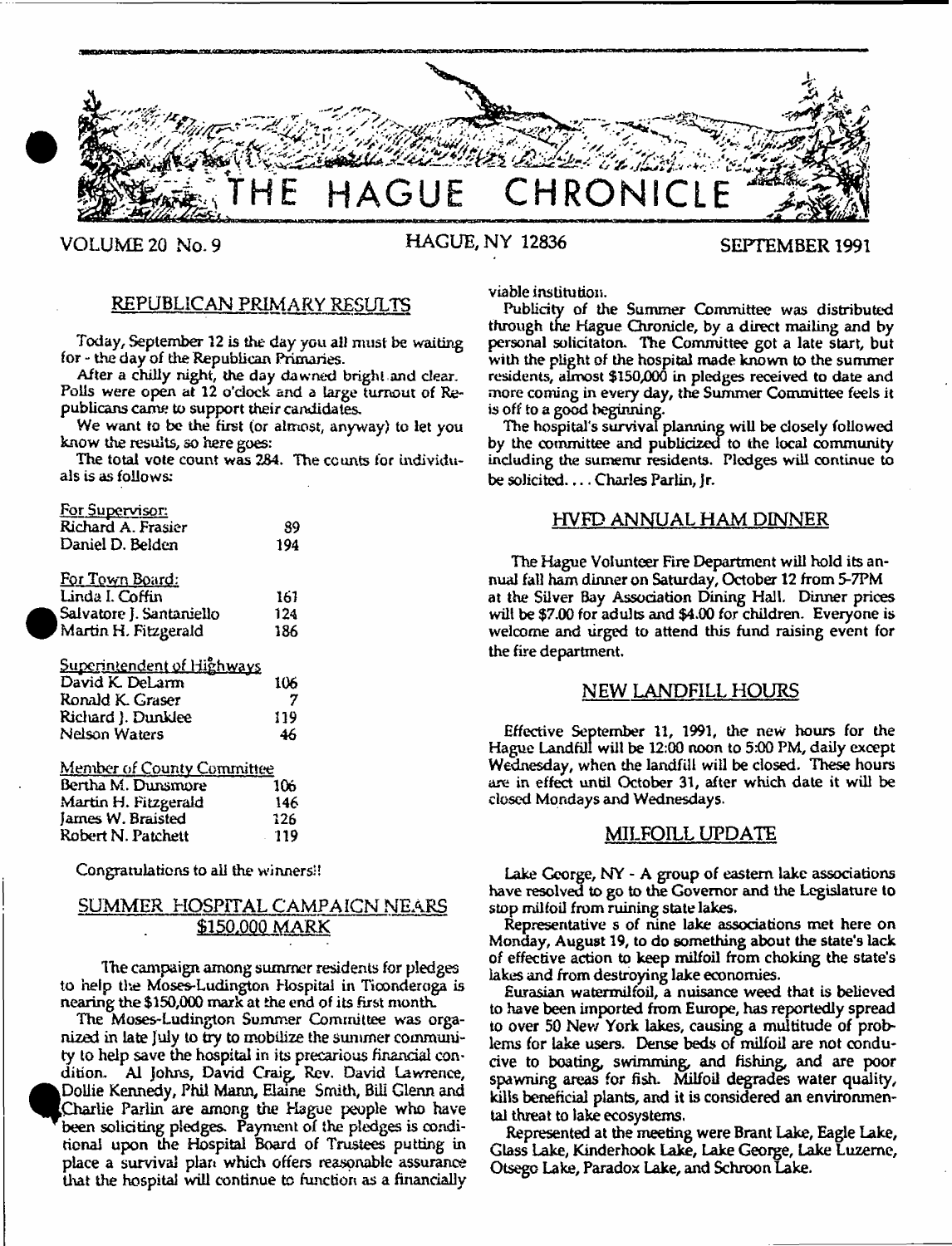# MYSTERY IN THE ADIRONDACKS

is a five part book discussion series beginning on September 18 and ending in October. This series will feature mysteries with an Adirondack setting. So all of you mystery lovers plan to attend and enjoy an evening of "whodunit" with our distinguished guest speaker Paul Pines.

- 9/16/91 A Lady in the Lake by Ortloff and Dancehall. by Bernard F. Conners.
- 9/25/91 Saratoga Bestiary, by Stephen Dobyns
- 10/2/91 Billy Bathgate, by E. L. Doctorow
- 10/9/91 Help. I am Being Held Prisoner, by Donald Westlake
- 10/16/91 Murder in the Adirondacks, by Craig Brandon and An American Tragedy, by Theodore Dreiser

The Place: Black Watch Memorial Library, Ticonderoga.

The Speaker: Paul Pines, poet and mystery writer, author of <u>The Tin Angel.</u>

The books to be discussed are on loan at the Black Watch Library and should be read before the lecture.

# GARDEN CLUB BAZAAR

The Carillon Garden Club's annual bazaar will be held at the United Methodist Church on Saturday, October 12 from 10AM-2PM. Offered for sale will be plants, crafts, white elephants and of course a baked goods table. The Petunias' quilt will be raffled at the dose of the bazaar. Hope you are lucky!

# HAGUE HISTORICAL. SOCIETY

There is still time to register for die Hague Historical Society's bus trip to the Calvin Coolidge Homestead in Plymouth Notch, VT, The price of the trip (\$15.75) covers the bus trip and the admission to the museum. We will leave the Community Center parking lot in Hague at 8AM and the Grand Union Parking Lot in Ticonderoga at<br>8:15AM. Please register before September 20th by Please register before September 20th by phoning the Community Center at 543-6161. Checks for full amount of \$15.75 must reach us by September 20th. Make your check payable to the HAGUE HISTORICAL SOCIETY and mail it to P.O. Box 2551, Silver Bay, NY Ethel. We have a few seats left, so please act promptly.

The Calvin Coolidge Homestead area is administered by the State of Vermont and indudes the birthplace, the homestead that was Silent Cal's summer White House, the working d\eese factory that was started by the Coolidge family, a bam, a wonderful new visitor's center with many photographs and memorabilia, a small gift show. There is a small restaurant on the premises and although reservations for the restaurant had to be made by August 1st, we will try very hard to twist some arms to get anyone who wishes to eat there in with our original group. Some of us are carrying picnic lunches and picnic facilities are available. Following our visit to Plymouth, we will travel down Route 100 to Weston where those who wish may visit the famous Vermont Country Store (stone ground cereals, lovely soaps, kitchen implements and items you just don't find anywhere else), or just wander around the pretty village of Weston. Then west to New York State and home!.. .ewa

## **HAGUE SENIOR CITIZENS CLUB**

The regular monthly meeting of the Hague Senior Citizens Qub will be hdd Tuesday, September 24 at 1:30PM at the Hague Community Center. Prior to the meeting we will car pool a trip to the Bolton Landing Meal Site. Riders and drivers should meet at the Community Center by 11:25AM for this trip. Please register for the Meal Site by phoning 543\*6161 no later than September 17. (We must let our hostesses know one week in advance of our coming as a group).

By popular demand as demonstrated at our August meeting, it was decided to take a bus trip to Paul Smith's Adirondack Interpretive Center on Wednesday, October 9. Please register for this trip by phoning the Community Center, 548-6161. The bus will leave the Community Center at 10:00AM and will stop at Hotel Saranac for lunch before going to Paul Smith's. We plan to be back in Hague before dinner. There will be no charge for the bus, but each traveler is responsible for his or her lunch. The bug season should be over, walking should be great, so bring your binoculars and cameras and have a fun day.

Please register for this trip by October 1 so that we may make lunch reservations. The trip is open to all Hague seniors, age 50+... ewa

The seniors are also planning a trip on The Carillon, a 1-1/2 hour trip by launch on Lake Champlain on Monday September 16. If this paper is received in time (and hope it is) it still isn't too late to call the Community Center ana see if you can still get on the boat. We are carpooling from the Community Center at 10:15AM, so you can call by 9:00 to see if there are still openings. Bring a picnic lunch and  $50¢$  to "walk" across on the ferry to Shoreham Vt. We can take up to 49 people, so it is quite conceivable that you can still make it... dh

Ed: And you all want to know what we do with ourselves during the off-season!

# HUNTER CERTIFICATION COURSES OFFERED

Sportsmen's Education Hunter Certification Courses will be conducted within Warren County during September. Participants must pre-register by contacting the Cornell Cooperative Extension Office, Warrensburg at 623-3291 or 668-4881.

A four-session course is scheduled Sept. 16,18, 23 and 25, 6:30\*9PM each evening at the Queensbury Jr. High School. Participants must attend all four sessions tor certification.

A two-session course is scheduled in the Lake George Town Hall on September 25, 6:00PM - 10PM and September 28, from 9:00AM - 4PM. Both sessions must be attended for certification. Sportsmen's Education Course stress hunter responsibility, gun safety, wildli management and identification, game care and survival in the woods. The courses are conducted by certified, volunteer instructors in cooperation with NYS Dept, of Environmental Conservation and the Cornell Coop Ext. 4-H Program. 9/91

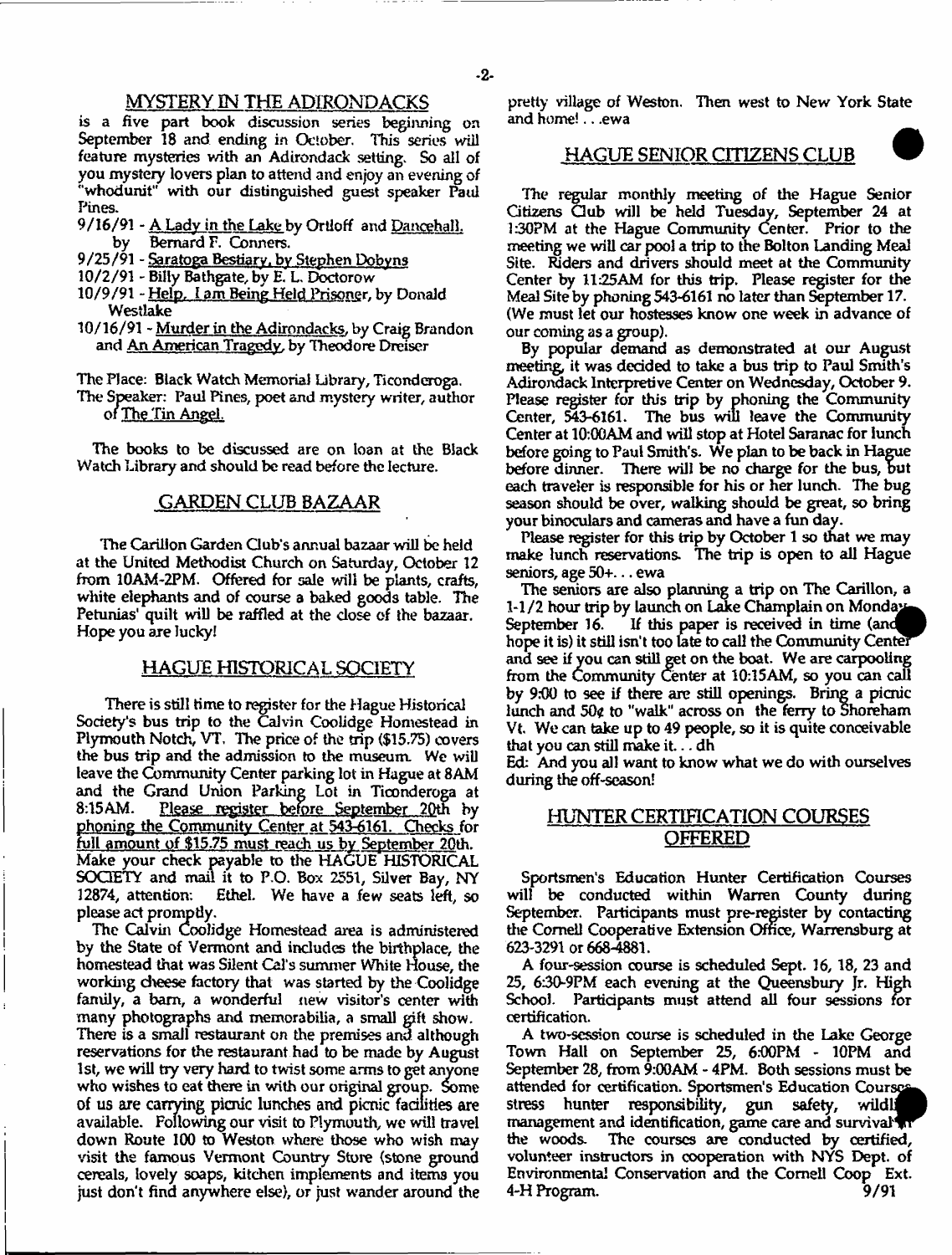# .ZONING BOARD OF APPEALS

The two public hearings scheduled for August 22 were postponed and the only other business was an area variance request by Jeffrey and Mary Keefer (34-2-14) for front yard setback reduction. A September 26 public hearing was set for 7PM... gl

# PLANNING BOARD - 9/5/91

The Planning Board scheduled site visits for the following proposals;

1. Harvey Noordsy presented his application for a minor subdivision of his vacant Sabbath Day Point lot located between his home and the Huott home. I /3 of the lot would be conveyed to Huott and 2/3 would be retained by Noordsy. A building lot would be eliminated and the Huott and Noordsy properties would then conform in size to our zoning regulations. Public Hearing scheduled for 7PM 10/3/91.

2. Jack Carney 4-lot subdivision of 122 acres and a lot line change. Proposed subdivision is located on west side *of* 9N at Sabbath Day Point. Class A Project needs APA review.

3. Proposed addition to Bill and Judy Doran's Silver Bay cottage with less than the minimum 10\* setback from the north lot line.

J. Graham Michael presented his proposed subdivision of his Friends Point property under Section 8.020 Gifts and Devises.

Karen Laundree has asked the Town Board to call a meeting with insurance carriers so that appointed members of the Planning and Zoning Boards can discuss the liability insurance coverage that the Town provides these volunteer hoard members.

Representatives from the Town, Planning and Zoning Boards met on 9/3/91 to review the Lake George Park Commission's regulations for stormwater management to determine whether to keep management of stormwater at the local level, or allow LGPC to manage it for Hague. This committee will continue to meet in an effort to adopt appropriate portions of the LGPC rules and regulations into Hague's existing Land Use regulations... ac

## TOWN BOARD MEETING - 9/10/91

Henry Karmazin asked the board's help in solving the problem of storm water runoff from Dodd Hill Road flowing into a pond on his property. Supervisor Bolton asked Dan Belden, Highway Supervisor to investigate and possibly request a visit by a DOT engineer

At last month's board meeting (August) both David Martucci and Blanche Yaw had expressed concern over both the job requirements and the salary of the Dog Control officer in Hague. At this month's meeting (September) Supervisor Bolton informed the audience he had investigated salaries and job requirements for the Dog Control Officer in the ten towns in Warren County and found the requirements of the job to be similar and the salary paid in Hague (\$2,525) in the middle of salaries that range from \$950 in Thurman to \$8,100 in Lake George. Supervisor Bolton suggested \$2,525 was not excessive, even for a part-time job. He also outlined the complaint

procedures and said it involves the dog warden and town justice working together.

In Communications and Petitions;

A letter from Clough, Harbour Associates informed the board that a copy of the Final Environmental Impact Statement (FE1S) on "Hamlet of Hague Wastewater Facilities", Warren County Sewer Project to the U.S. EPA Region II. A letter from NY State Revolving Fund for water pollution control included a project schedule for this sewer project. These dates are very important as Hague oould be bypassed for the SPF funding we have requested this year.

In New Business;

A motion was passed to approve payment of two capital "installments and one interest payment on the Bond Anticipation note for the Community Center. This leaves Hague with only two more principal and one interest payments to be made on the Community Center.

A budget meeting will be held on October 2 at 630PM.

On September 3 the first meeting of the Stormwater Management Committee was held and it was decided that Hague would create its own plan. Accordingly, a motion was passed to allow Supervisor Bolton to so inform LGPC. The committee members are Dick Frasier, Unda Coffin (Town board), John Breitenbach, Jr. (Zoning and Storm water Administrator), Evert Lindquist, Karen Laundree (Planing Board), Ron Pote, Chris Ginn (ZBA). Alison Craig is an alternate.

A motion to allow Dan Belden, Highway supervisor, to attend a conference in September was passed unanimously.., gi

## SILVER BAY PROPERTY OWNERS ASSOC.

The Silver Bay Property Owners Assoc, held its August meeting on the 21st at the Hague Community Center. President Paula Hartz made some announcements including the fact that The Hague Chronicle is the chief means of communication for the Property Owners throughout the year and suggested that all members should be subscribers and readers.

The P.O. Executive Committee reviewed and eliminated a previously existing geographical boundary limitation on eligibility for membership in this organization. U was felt that henceforth any owners who received their mail through the Silver Bay Post Office could join.

Offricers for the coming year are: Steward Parlin, Pres., Hildegard Wikoff, 1st VP, Nick Bolton, 2nd VP, Ethel Andrus, Treas., Martha Van Patten, Rec. Sec, Cathie Burdick, Corresp. Sec., and Jacqui Badger, Sodal Chair.

The first speaker of the evening was Mike White, Executive Director of the Lake George Park Commission who explained the history and function of the LGPC. It is now a regulatory board with eight fulltime staff members, and 26 seasonal employees and largely financed from the new Lake George Trust Fund, established in 1987 from user fees. The Commission is primarily concerned with wastewater regulation and stormwater runoff. The wastewater rules went into effect 11 months ago and will eventually require permits of all Lake George property owners to operate on-site wastewater treatment systems. Hague will operate its own inspection process. Because stormwater has been a key contributor to the decline in the

(Cont. on page 5) SBPO  $9/91$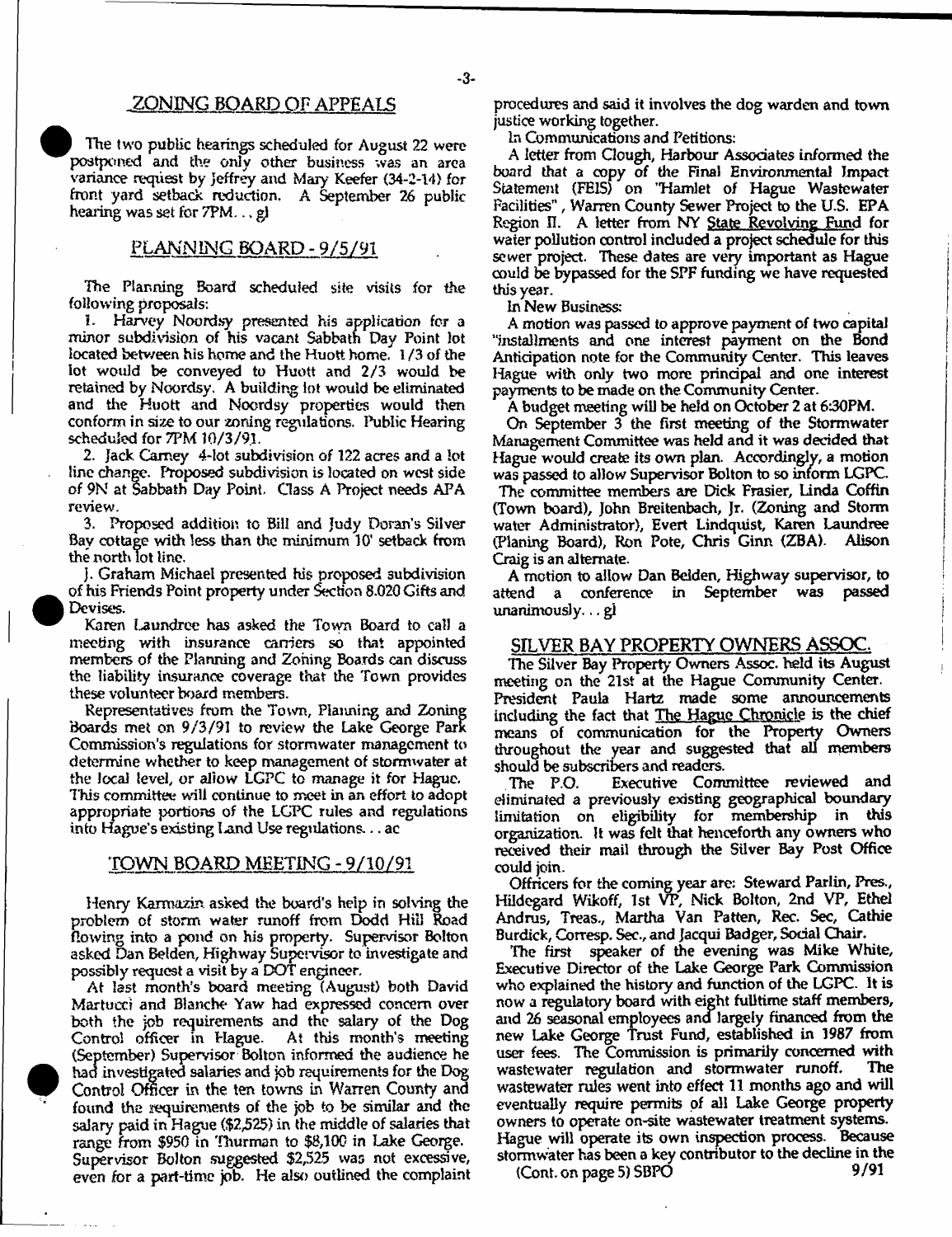it was called to our attention last week by a resident who lives in the Indian Kettles area that when the state decided to work on Route 9N , they made a big mistake in painting tire white lines to define the edge of the road.

According to state regulations a highway lane should be 12' wide with a 3' shoulder. However, after the road repair on 9N between The Island Harbor and the county line, the white line defining the edge of the road was painted only 10' from the center line. By our calculations, this makes the lanes a total of four feet narrower than they should be and the shoulders four feet wider than<br>necessary. Because of the terrain around the Island Because of the terrain around the Island Harbor curve, that 10\* lane is justified, but from the Island Harbor entrance to the county line, this makes for a rather dangerous situation. According to our source, cars and trucks tend to either weave over die yellow center line or in a case of an approaching car, they tend to weave over the shoulder, which in either case could present a dangerous situation for people walking or biking along the shoulder, or cars approaching from the opposite direction.

The DOT was contacted and the situation explained. They replied in effect that when the white lines wore out they would correct them! We know how long that takes. In the meantime, be careful!!

# TAX RATES -1991-1992

Hague taxpayers have a little more to be thankful for this year when paying their school taxes. The following questions and answers summarize this year's assessments.

Q: What are the 1991-92 tax rates for the school district? A: Ticonderoga residents will pay \$8.09 per \$1,000 (of assessed valuation), an increase of 6.49% over last year's rate of \$7.60.

Hague residents will pay \$62.73 per \$1,000, an increase of 5.08% over last year's rate of \$59.70.

Q: Why is Hague's increase lower than Ticonderoga's? 1 thought there was a problem with Hague usually paying a larger share of the tax increase each year.

A: It is true that in past years Hague's share of tax increases has been consistently higher than Ticonderoga's. The reason was Hague's property values were increasing at a faster pice than Ticonderoga's (according to the State Dept, of Equalization). However, in 1990-91, Ticonderoga was revalued @ 100% market value which tended to change the relationship between the two towns dramatically. The. state imposed a special equalization rate on Ticonderoga to buffer the large increase and, in effect, continue the higher Hague share.

For 1991-92, because of a large increase in Hague's assessment (in excess of 2% of the prior year), the State imposed a special equalization rate on Hague, which reduced their share of the tax increase by almost \$40,000.

Ticonderoga received a normal change in its equalization rate. Thus, for the first time in many years, Hague's share of the tax increase is lower than Ticonderoga's.

Q; The School District's 1991-92 budget had a figure of \$4,439/600 as a tax levy. Has that changed now that we have final figures?

A: No. Here are the comparative figures;

Ticonderoga Hague

<u>Per Budget</u> **-Baal** \$2,457,817.41 \$2,492/457.52 1,981,782.59 1,947,142.48 <u>woonaaeeeee</u>e

Total Tax Levy \$4,439,600.00 \$4,439,600.00

The tax levy does not change and cannot change without taxpayer approval. What changes is each town's share of the total levy.

Q: What does this mean for an average resident in terms of out of pocket costs?

A; A Ticonderoga property owner with a market value of \$40,000 will pay an additional \$33.83 this year.

A Hague property owner with a market value of \$40,000 will pay an addtional \$26.00 this year.

A Ticonderoga property owner with a market value of \$100,000 will pay an additional \$8458 this year.

A Hague property owner with a market value of \$100,000 will pay an additional \$67.35 this year.

# CUB SCOUT PACK 21 NEWS Karen Costello

Three Webelos and a Tiger ventured to Eagle Lake in August with their leaders and folks. It was raining as they embarked on their journey in 3 canoes and a kayak. Thor Gautreau, Tavish and John Costello and Craig Smith (with a broken arm - was that to get out of paddling?) enjoyed the scenery and comradeship on the water and the little rock island that they picnicked on and swam off of. The wind was pretty stiff on the way back making for good arm exercise. The Scouts tested their courage with some jumps from some pretty high ledges to the lake below, (How long did it take to dry that cast out, Craig?) They concluded their fun day with make-your-own sundaes that only a 10-year old boy would eat.

Summer was quite a productive season for some Scouts. Congratulations to Wyatt Wells who made it to the rank of Bear with a gold and 2 silver arrow points besides!

The Webelo den was active! Activity pins earned:

Thor Gautreau - Cub Scout Sports/Physical Fitness, Athlete, Aquanaut, Handyman, Showman, National Summertime Award.

Tavish Costello - C-S. Sports/Physical Fitness, Athlete, Aquanaut, Artist, Outdoorsman, Fitness, Showman, National Summertime Award.

Nathan Lawrence - Aquanaut, Showman, National Summertime Award.

Craig Smith - Aquanaut, National Summertime Award.

David Fitzgerald - C.S. Sports/Physical Fitness, Athlete, Aquanaut, Showman.

It was also a great season for earnings from the bottle and can recycling barrels. Thank you to all who contributed and helped! Den #2 will be collecting this month (Michele Gautreau 585-9859). We are also planning a fall fundraising activity. Support your local youth!

On Friday, September 27 there will be a pack meeting and new Scout and Leader registration at the Community Center at 7:00PM. First grade boys are eligible for Tiger Cubs and second grade boys for Bobcat and Wolf. A parent must accompany each boy and adult participation will be stressed. If we want to have Scouts we must have leaders! For more information call Karen Costello 543-6590 or Michele Gautreau 585-9859. 9/91



# *-4-*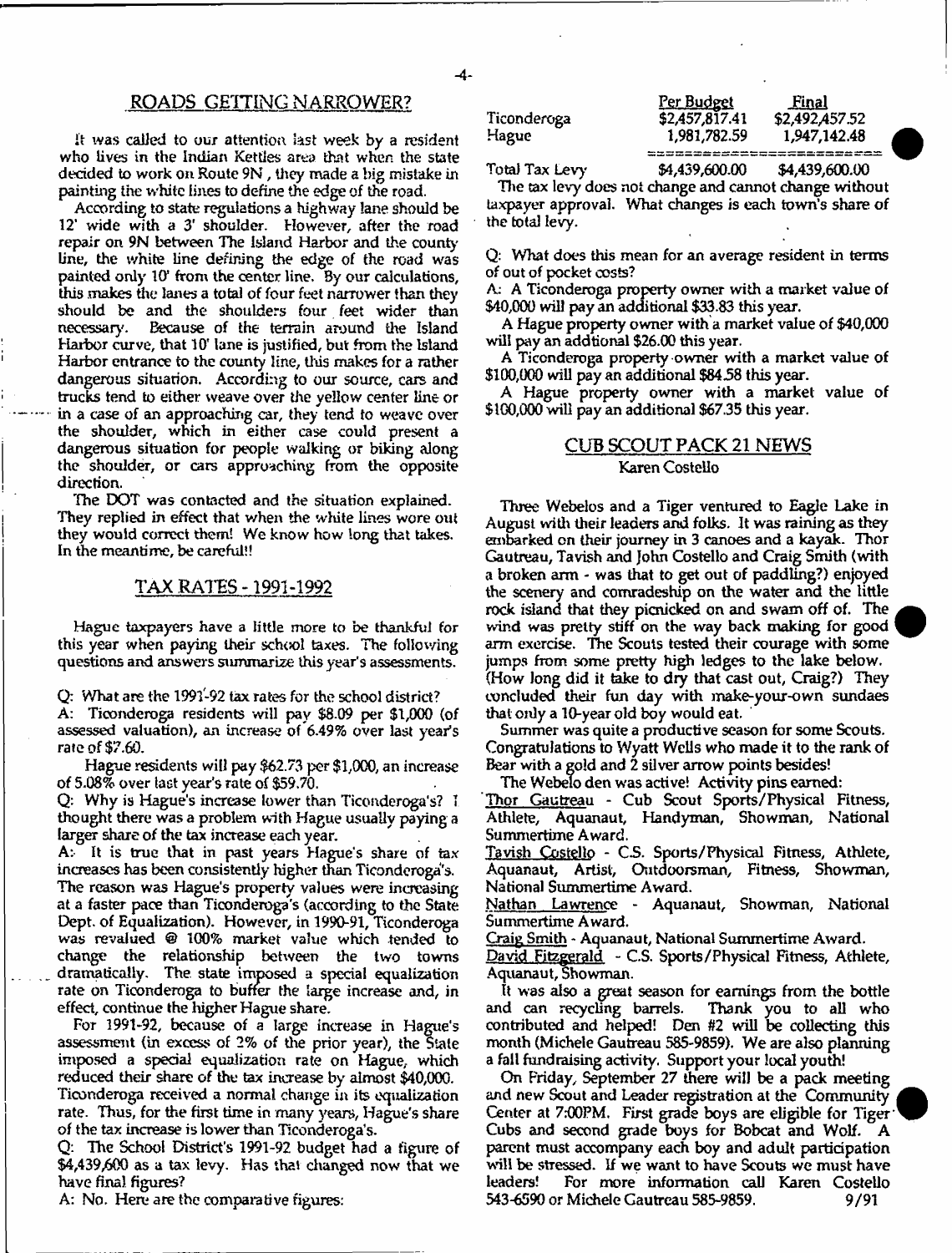# HOME BUREAU

Next meetings of the Mohican Home Bureau will be held on September 17, October 1 and October 15.

We are collecting register tapes from the super markets. There was a memorial for our deceased member, Elizabeth Simpkins.

New members are welcome. There are exciting new crafts for the year. BVS

# TOWN OF HAGUE MUSEUM

The following artifacts have been received recently into the Hague Museum collection:

- National Honor Society Charter donated by Rudolph Meola
- Admission of Hague Central School to the U, of NYS in 1928 - donated by Rudolph Meola
- Old fishing boat anchor found on Pardo Shoal about 1930 donated by Dr. Hunziker
- Civil War records of William Evans of Hague donated by Mary Johnson
- A book 'Discipline of the Wesleyan Church" once owned by Mary (Rand) Newton dated 1900 (Mrs. Levi) donated by Henry Leach

A book 'Tales of Witt Cook" - donated by Arthur Stanley

- Old pictures of Silver Bay campus and buildings donated by Ray Monroe
- An extensive genealogy of the Potters who lived near Battle Hill many years ago. Other families are included in this - donated by Audrey Seitter-Cifford of La Jolla, CA

Another iarge genealogy, this of the Balcom family of Hague was donated by Mr. & Mrs. Owen Balcom of Fort Meyers, FL. They have been working on this thirty years.

... Clifton West, Town Historian

If you haven't paid a visit to the Hague Museum, do drop by sometime. It is located in the Community Center. Our historian, Clifton West, lias been working hard on this collection and it is makes for a great trip down memory lane in Hague.

## **SURPLUS FOOD DISTRIBUTION**

Surplus food will be distributed at the Community Center in Hague on September 25 between the hours of 1-4PM. There is an income eligibility requirement. Please bring proof of eligibility.

# YARD SALE AT HAGUE BAPTIST CHURCH

On September 28, 1991 at 9AM - ? the ladies of the Hague Baptist Church will hold a yard sale in the annex of the church. Anyone with articles to donate for the sale are asked to call Martha Pearson, 585-6202 or Ada Hoyt, 543-6038. \*\*\*\*\*\*\*\*\*\*\*\*\*\*\*\*\*\*\*\*\*\*\*\*\*\*\*\*\*

*A stnifingfoct (Brings many fpxiu.* **...** *OCd Saying*

# GIRL SCOUT REGISTRATION

Girls in grades Kindergarten through 12 are invited to join the Girl Scout program in Ticonderoga. Registration will be held at The United Methodist Church in Ticonderoga on September 22 between 1 and 4PM.

## ADIRONDACK COUNCIL

The Adirondack Council released its newest publication, "Managing Growth and Development in Unique, Natural Settings," and is distributing free copies to local governments throughout the Adirondack Park.

The publication is an account of the speeches given by a diverse group of experts at a conference the Adirondack Council and the Underhill Foundation sponsored at the Silver Bay Conference Center on Lake George. "It is a collection of ideas expressed by experts who are neither members of the Adirondack Council nor our staff', said Adirondack Counciul Executive Director Timothy J. Burke.

Copies of the book will be available upon written request. Inquiries should be directed to the Adirondack Council, P.O. Box D-2, Elizabethtown, NY 12932. Copies will also be made available to libraries in the North Country.

## (SBPO, cont. from page 3))

lake's water quality the Commission is developing rules and regulations to inspect any new development projects,

to reduce fertilizer runoff, and to look at larger drainage areas in order to treat them before the runoff reaches the lake.

The LGPC has also created regulations guiding the use of jet skis, parasailing, and scuba-diving on Lake George. As the rule-making phase of the Commission's work comes to a dose Mr. White expects the enforcement activity to increase.

Other speakers included Bruce Craig, a member of the Moses Ludington Hospital Board of Directors and Charles Parlin, Jr. a member of the SBPO Assoc, who spoke on the needs of the hospital Mr. Parlin explained the hind drive which he is spearheading among the summer residents served by the hospital and urged all the members to make pledges which would only be paid if the Hospital Board's Plan was deemed feasible. (See page 1 for more details)

# FROM THE LAKE GEORGE ASSOCIATION

• At LGA's request, New York State has agreed to increase direction and supervision of Consolidated Hydro, the firm that controls the flow of water from Lake George.

• The LGA's new building on the Luzerne Road near Northway Exit 21 marks a new era for the association. It opens up many possibilities for its work on behalf of Lake George.

• The LGA will encourage the Lake George Park Commission to get their enforcement effort up and running, to make it a top priority, and to expand it quickly so as to ensure that enforcement is uniform and consistent throughout the watershed.

• Among new directors elected at the annual meeting in July was Rev. David Lawrence, Hague. 9/91

- 5-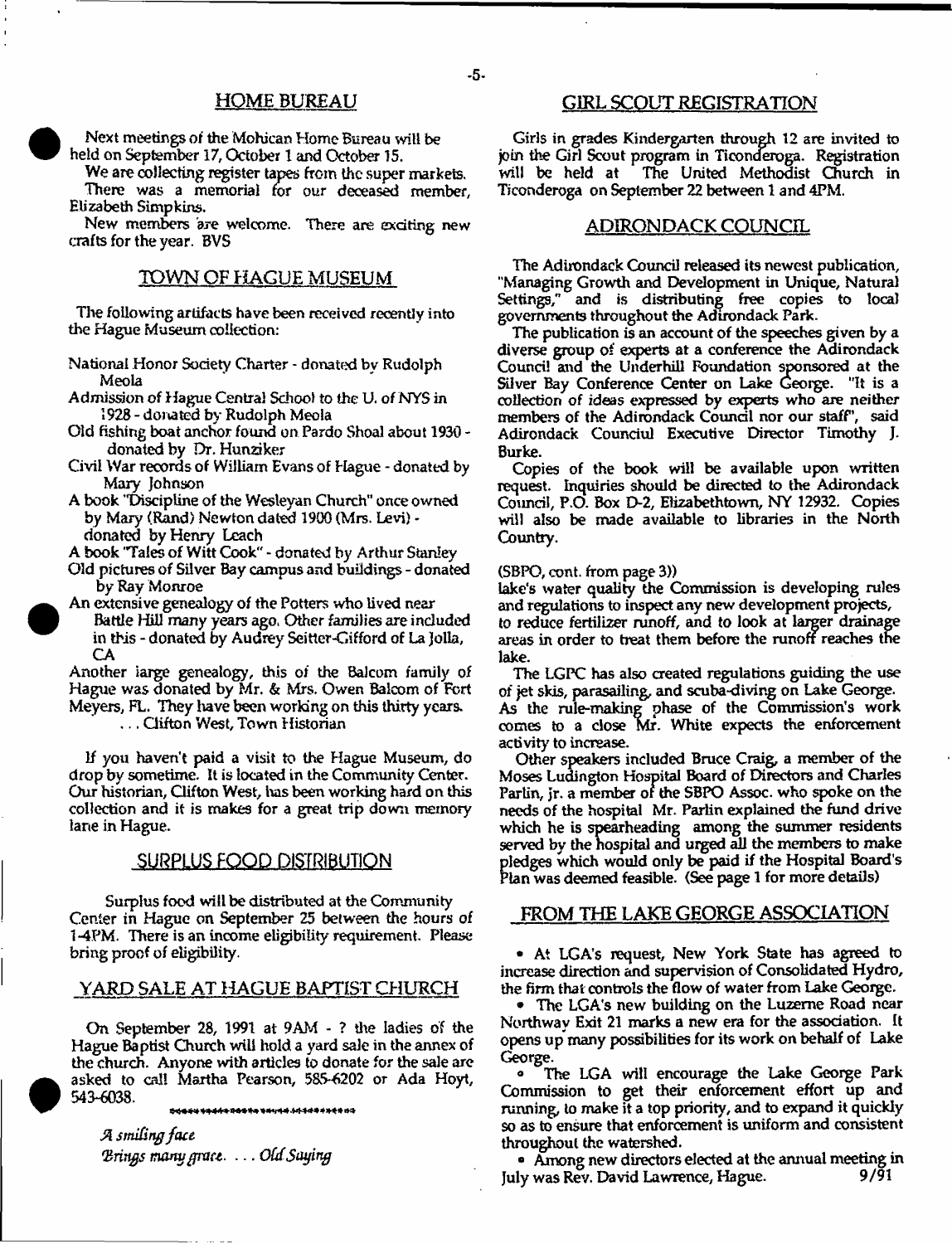# PO YOU THINK CAMPING IS BORING?

The following article was written *by* a group of Girl Scouts upon their return from their annual camping expedition to Rogers Rock Campsite. They were from Paramus, NJ and were under the supervision of their scout leader, Mrs. George Hawkins, who now resides with her husband on Dodd Hill Road. This was written over thirty years ago and we thought our readers would get some pleasure from reading it

In preparation for our camping trip, the troop sold candy, stuffed caterpillars and toy fish, which we made. The profit from these projects and our dues went towards the purchase of equipment. Every girl was required to give \$10.00 for food, part of which came from the sale of candy. We separated into two patrols, each of which built a food box and planned menus and caper charts. Three troop members completed the Senior life Saving course at the Ridgewood YWCA.

#### The First Departure

Our three-car and one U-Haul trailer caravan left Paramus at . . . YAWN . . . 5:00 AM on Saturday, June 22. Upon arrival, a "brief' seven hours later, we set up camp at Rogers Rock. We got off to a great start.. . by pitching one or the tents backwards so that the front faced a 25 foot hill. Since this presented a slight problem, when in the middle of the night someone had to ..., we were forced to made adjustments the following day.

On Sunday morning the troop attended church in uniform. After the service we had dinner in a local restaurant. We offered to kidnap the chef, but he didn't like the idea of being alone with ten girls, so we were left to provide for ourselves as best we could.

The townspeople were very friendly. The storekeeper (Bob Hoyt) donated a jar of peanut butter and some marshmallows, two very necessary items on any camping trip.

A lot of time was spent at the beach, where we acquired some swimming skills along with our sunburns. Three of us brave Trail blazers paddled a canoe, which we had rented from the nearest town, four miles distant by car to our campsite. The following day we rented a speedboat and toured many parts of the lake.

We spent our evenings around a friendly campfire with some of the local citizens whom we met while partaking in that great old Girls Scout tradition . . . boy-scouting!! Since one played the guitar and another the banjo we had the perfect accompaniment for our folk singing.

## Fort Ticonderoga

Friday we went to visit Fort Ticonderoga. Scouts in uniform are admitted without charge. We were registered as a troop in their guest log. After a guided tour, we ate lunch, bought souvenirs and wandered around the fort. We were hoping to shoot one of the many cannons during the firing ceremony, but as none of us had earned our Sharpshooter's badge, they insisted we forgo the pleasure until a future date. The tort, located on take Champlain near the New York-Vermont border, played an important part in our country's early history, it has been ,under the control of French, British, German, and American forces. The fort is now privately owned by a local family who had much to do with the restoration of this historic old land mark. mark.

#### The Final Departure

Before leaving, we had to blaze a few trails (since we are Traiiblazers), so some of our braver souls climbed Rogers Rock, Much of our time was spent dodging the camera, which seemed to follow us everywhere.

Saturday morning was spent packing. later that day we tearfully bid our final adieu to the birds, the bugs, the bees and the boys of Rogers Rock and headed for home and civilization once again. But take heart, dear Nature, for next year, with the coming of summer, we shall return!!!

## LOTS HAPPENING AT PENFIELD MUSEUM

The Penfield Museum at Ironville is always a fun place to visit, but a number of unusual and interesting things are happening there within the next few weeks.

From Sept. 15 - 21, Artist Helen Calloway will be displaying her 'Watercolors of Ironville".

From Sept. 19 - Oct. 5 - Quilts and quilting. Exhibit of the many quilts from the Penfield collection; local craftswomen will show representative quilts and demonstrate the art of quilting on Sept. 29 at 1PM.

From Oct. 5 - 12 - Start the Presses! At last the Museum's antique printing press, refurbished, is put into action. Demonstrations, pamphlet printing.

October 6 - AppleFolkFest: Loads of apple desserts (it's the season!) plus craft demonstrations, music, fall colors and fresh autumnal air.

# AND AT THE HANCOCK HOUSE GALLERY

If you missed the wood carving exhibits at the Hancock House, you blew it! It was excellent. Now you have a chance to see an Essex County Arts Council "Essex Artists in Public Spaces". This is a traveling show' and will be seen in various public places in Essex County. It will be a show and sale and will feature mixed medium.

Beginning October 16 through November 2, Marion Brundige will exhibit paintings in oil and Jane Hamilton will exhibit paintings in watercolor. These two artists are friends from Schroon Lake and are particularly well known in Schroon Lake and vicinity. For those of you who attended the Ti Festival Guild's Art Show at the Hague Community Center last month, you will remember Marion Brundige's beautiful paintings.

If you've never been to the Hancock House, you are missing a real treat. Located on the circle in Ticonderoga, it is a replica of the Hancock House in Boston, MA The furnishings are beautiful and it has a small, but excellent library for history buffs. During the past year an art gallery was set up on the second floor, and there have been some very unusual and wonderful exhibits there.

Winter hours are from 10AM - 4PM Wednesday through Saturday. A wonderful treasure for Ticonderoga and area.

Question: What is a trunk?

Answer Something you use to pack a derm .. .ST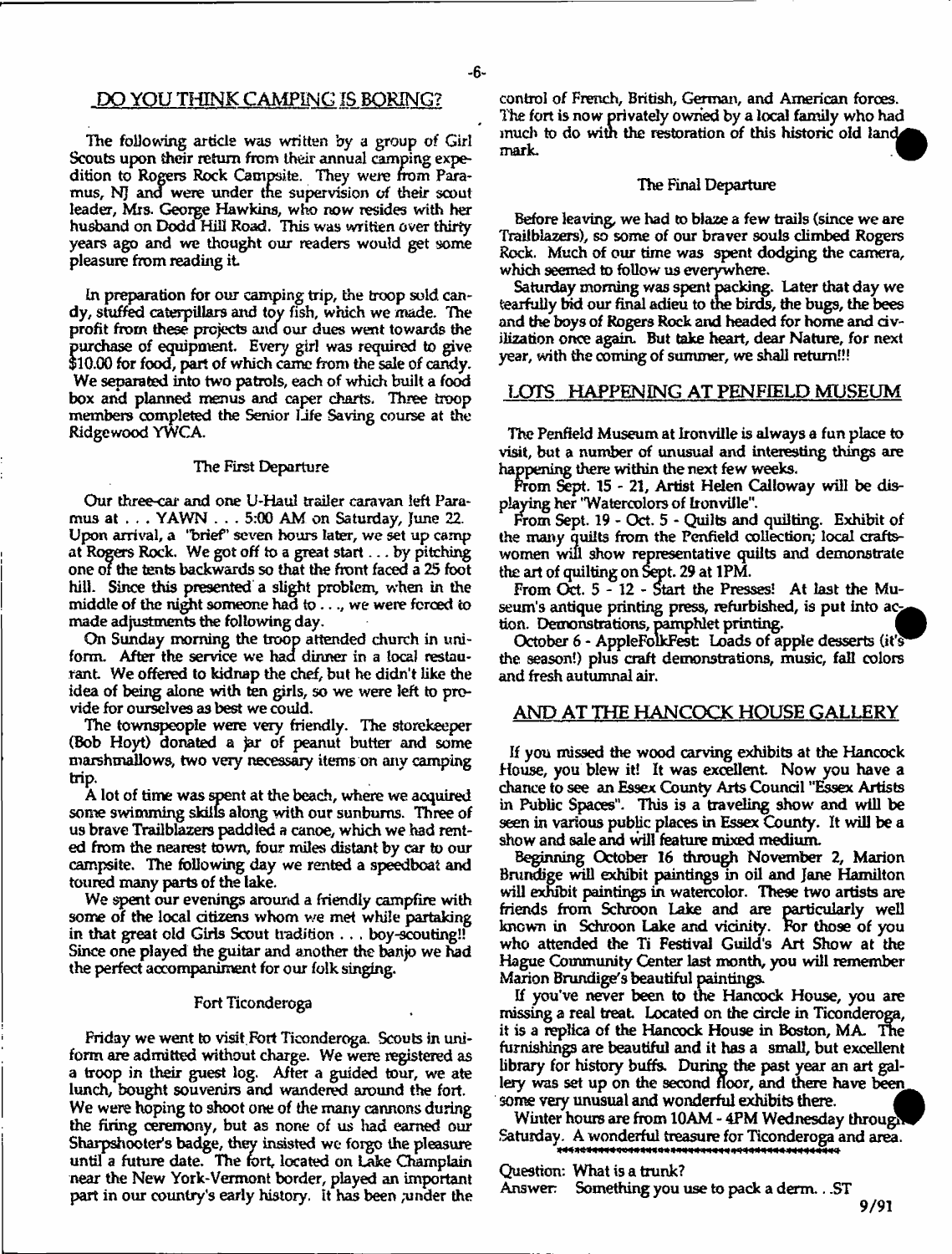# **SOUNDINGS**

BORN - A son, Kevin Michael, to Julie and Michael | O'Toole, Bailston Spa, NY on August 9, 1991. Grandparents are Martha and Grant Van Patten and Saratoga Springs, NY.

BORN -A son, Adam Christopher, to Wendy (Dunsmore) and Leo Fuller Jr. on August 25 in Moses Ludmgton Hospital. Grandmother is Bertha Dunsmore, Hague.

BORN - TWIN GIRLS , Jamie Lynn 17 Lbs, 12 o*z)* and Jessie Ann (7 lbs, 2 oz), to Alice and Scott Patchett on August 26 at the Porter Medical Center, Middlebury, VT. Congratulations to Scott and Alice, brothers Andrew and Joshua, and proud grandparents, Lynn and Bob Patchett.

DIED - Clifford E. Engler, 73, Short Hills, NJ on August 23 in Short Hills. He is survived by his wife Patricia, two sons, two daughters, three brothers and two sisters, including Howard and Kenneth and Elinor Hibberd, Hague, all summer residents of Hague.

Correction: Last month we reported the death of Maude Balcom in Honda. We erroneously reported that she was the widow of Ralph Balcom, Her husband was Owen Balcom. We regret this error.

ROBERT A. GAUTREAU, son of Michele and Timothy Gautreau, New Hague Road, graduated on May 19 from SUNY-Buffalo with a bachelor of science degree in ^physical therapy. He graduated from Ticonderoga High School in June 1987 and studied at the Rehabilitation Institute of San Antonio, TX, The Buffalo Back and Neck Clinic in Buffalo and Our Lady of Victory Hospital in Lackawanna. Robert is presently employed with Dennis Hens, RPT, Ticonderoga.

RALPH CORBO, Ticonderoga High School principal was named ''Administrator of the Year" by the New York State Association for Counseling and Development. NYSACD represents over 1,500 school counselors across the state. The award is given annually to the administrator who shows outstanding leadership in education and counseling related programs. Mr. Corbo will be honored at a special ceremony in Albany on October 28.

SEAN KETHER AMANN, Seattle, WA, grandson of Mr. & Mrs. Ervin DeGraff, Hague, has been listed on the Dean's list for the spring semester at RPI in Troy, NY.

"India Bay", a restored 1920 Fay and Bowen launch owned by Sabbath Day Point residents W. Hinckley Waitt 111 and Susan Waitt, won top honors with the "peoples choice" award for best of show out of 60 exhibitors at the 18th annual Adirondack Chapter of the Antique and Classic Boat Society Rendevous at Castaways Marina in Warner's Bay, Lake George, NY.

# I HAGUE STUDENTS PARTICIPATE IN SPORTS PROGRAM AT THS

The following students from Hague are actively

participating in the sports program at Ti High School. Cross Country - Boys - Tony DeFranco; *1* Girls - Alison LaCourse Gymnastics - Liz DeFranco Girls Soccer - Lea Porter

## WANTED

Handicapped Lift - Stair Rail Chair, used, in good condition. Call (518) 543-6176 from 8-9AM or 7-8PM.

# WEATHER NOTES

Mary Lou Doulin

This August was the eighth warmest on record. It began on a Thursday with temperatures at 90° and by the 30th the temperature had climbed to 97°. The 2nd of August was a hot 92° and breezy which aggravated the forest fires around Ti. From the 11th to the 17th From the 11th to the 17th temperatures were constantly 90<sup>2</sup> or more. It was very hot and humid on the 17th and 18th but the 19th brought rain. Hurricane Bob impacted on our neighboring state Massachusetts, but all we had was a good downpour on the 19th,

The absence of lightning storms this summer was . notable. Considering all the heat we really did have very few storms. We had severe lightning on August 30th in the evening, but that was about all.

In spite of the heat Lake George itself was always refreshing, Other summers it has been warmer but this year water temperature was consistently cool and the temperature in the water was about 71° most of August, if you were fortunate enough to be outside on the warm evenings of late August and early September, you were most likely serenaded by the melodious music of nature. Sounds of crickets and katy-dids were singing with all their hearts making us aware of all the various life that teems in these hills.

. The first ten days of September have been warm. By Wednesday, temperatures had cooled to the 60's and we had our first day of early fall weather.

RECYCLING, INCINERATION, WASTE REDUCTION WILL HELP, BUT WARREN COUNTY WILL STILL NEED A LANDFILL. Along with other environmentally conscious communities across the country, Warren County is working to drastically reduce the amount of trash it throws away.

Earlier this year, recycling became mandatory throughout the county. An effort to increase the use of returnable and recyclable packaging is ongoing, as is promotion of home composting. Soon the county expects to begin trucking its burnable waste to the Adirondack Resource Recovery plant in Hudson Falls.

Even with these efforts, however, the need for a landfill remains. A significant number of items, simply can't be burned, recycled or composted – either because of size or composition. A landfill is also needed as a back-up when the Resource Recovery facility is shut down for routine maintenance or repairs. A booklet entitled The New Warren County Landfill. An overview of the siting process and your chance to comment, is available at the Community Center. Pick one up and read it! 9/91